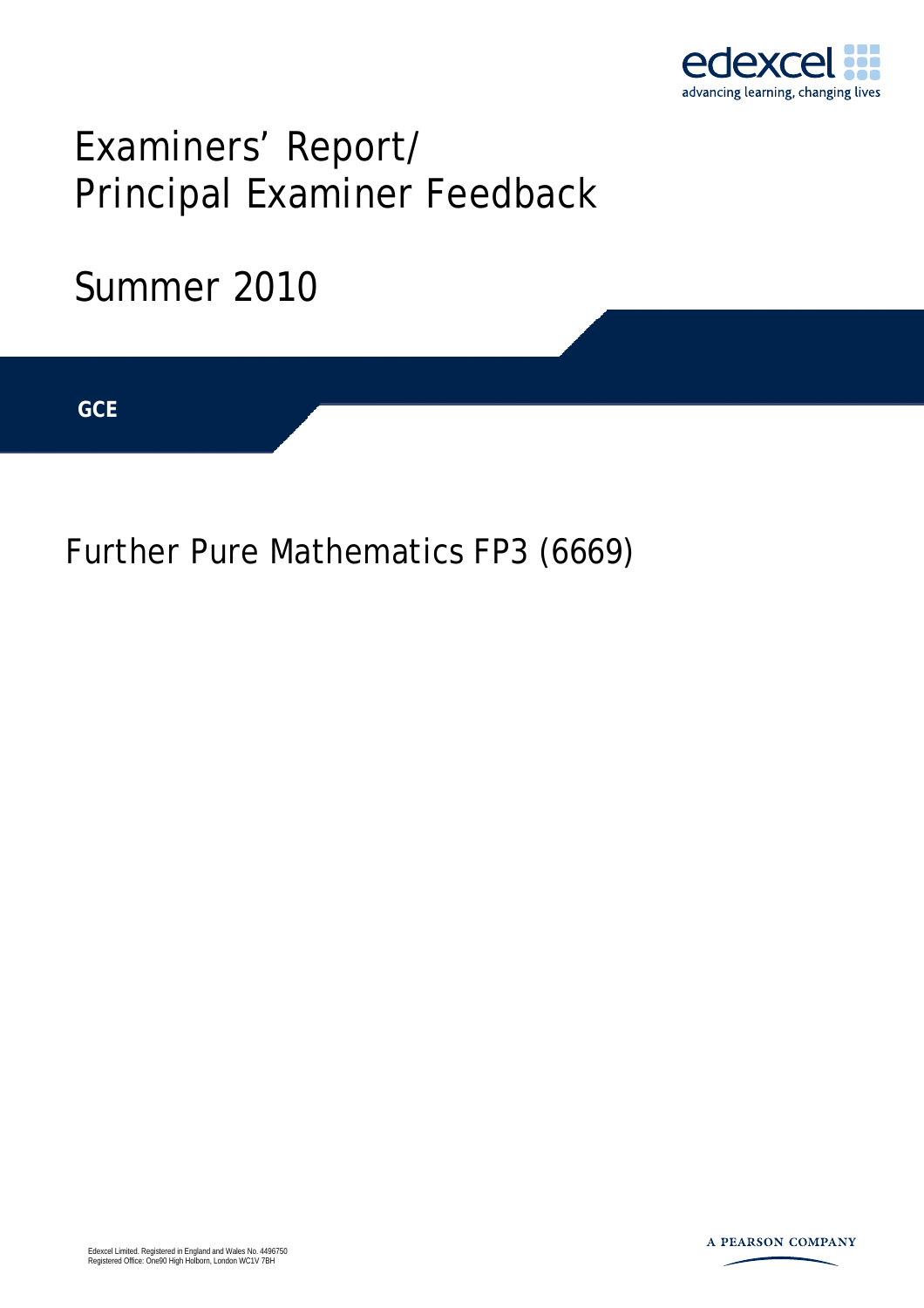Edexcel is one of the leading examining and awarding bodies in the UK and throughout the world. We provide a wide range of qualifications including academic, vocational, occupational and specific programmes for employers.

Through a network of UK and overseas offices, Edexcel's centres receive the support they need to help them deliver their education and training programmes to learners.

For further information, please call our GCE line on 0844 576 0025, our GCSE team on 0844 576 0027, or visit our website at www.edexcel.com.

If you have any subject specific questions about the content of this Examiners' Report that require the help of a subject specialist, you may find our Ask The Expert email service helpful.

Ask The Expert can be accessed online at the following link:

http://www.edexcel.com/Aboutus/contact-us/

Summer 2010

Publications Code UA023930

All the material in this publication is copyright © Edexcel Ltd 2010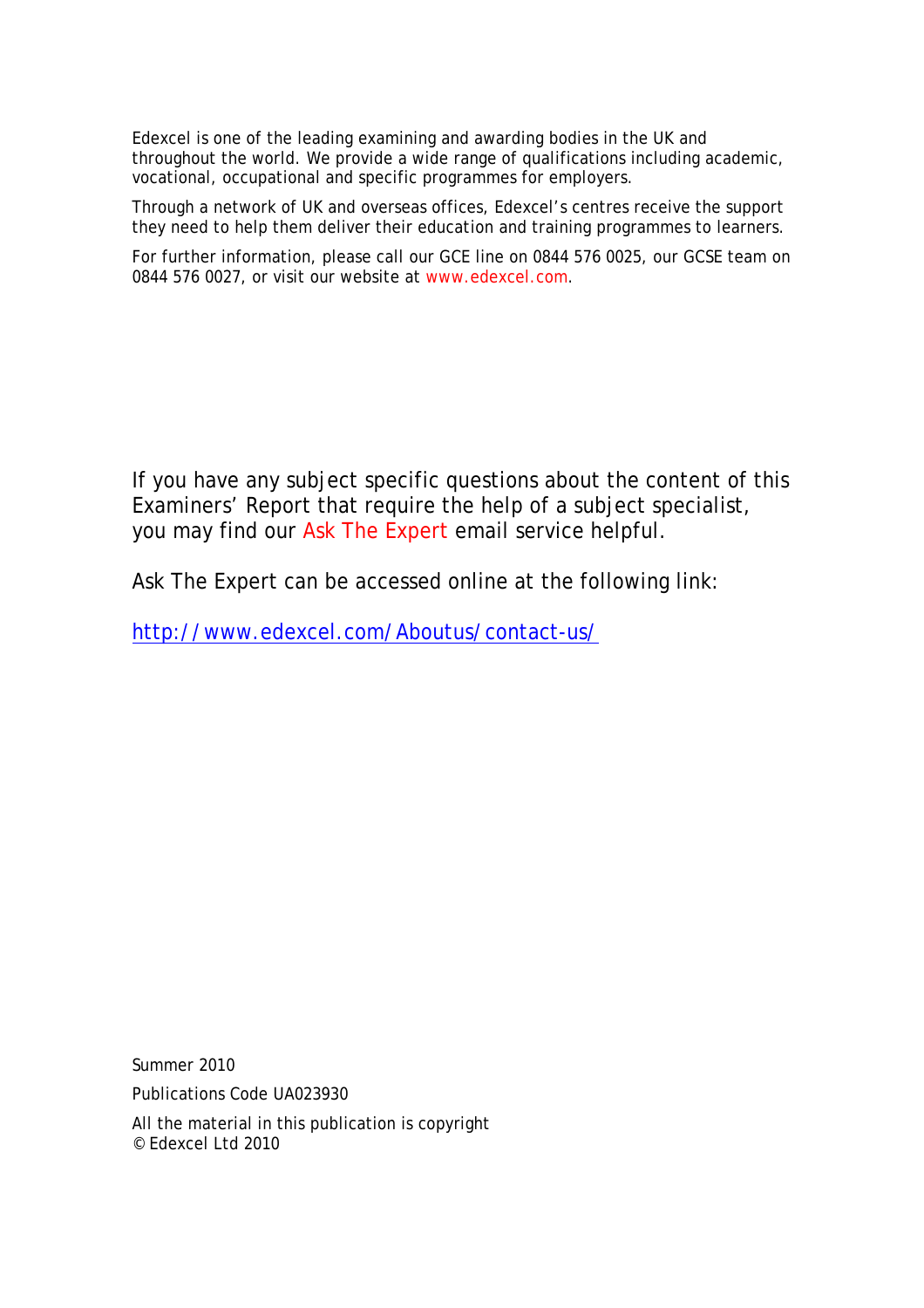### **Further Pure Mathematics Unit FP3 Specification 6669**

#### **Introduction**

Generally the paper was found to be very accessible with marks available to candidates across the whole ability range. Particular observations from examiners did identify poor presentation in some cases as well as handwriting that was difficult to read. Equally, many candidates presented their work carefully and it was possible to follow their line of thought.

#### **Report on individual questions**

#### **Question 1**

This proved to be a good starter question for the vast majority of candidates. The most common cause for a loss of marks was to leave  $\pm$  with both of their values of '*a*' and '*b*' despite being told they were both positive. Most used the correct formula although there were a significant number of occurrences of  $a^2 = b^2(1-e^2)$ .

#### **Question 2**

The majority of candidates knew that completing the square was the required first step and that 'arctan' was the required form. There were some attempts using various substitutions such as  $x + 2 = 3 \sinh u$  but in cases like these candidates made little progress. Generally this question was answered well with many fully correct solutions.

#### **Question 3**

In part (a) the majority of candidates could successfully substitute for sinh*x* into the right hand side and obtain the exponential form of  $cosh 2x$ . Those who started from the left hand side were also usually successful. A significant number of candidates proved the result using hyperbolic identities and could gain no marks. This was presumably where they failed to read the question.

In (b) those candidates who used the result from (a) to form a quadratic in sinh*x* usually gained all or most of the marks. There were occasional errors in factorising but generally those who went on to use the logarithmic form of sinh*x* did well. Candidates who attempted to find *x* by resorting to the exponential form of sinh*x* rather than use the result in the formula book, usually lost one mark by leaving  $\pm$  in their answers. There were some attempts seen at this part of the question purely in terms of exponentials rather than using the clue from (a). Such attempts rarely made any progress as candidates were unable to deal with the resulting quartic in  $e^x$ .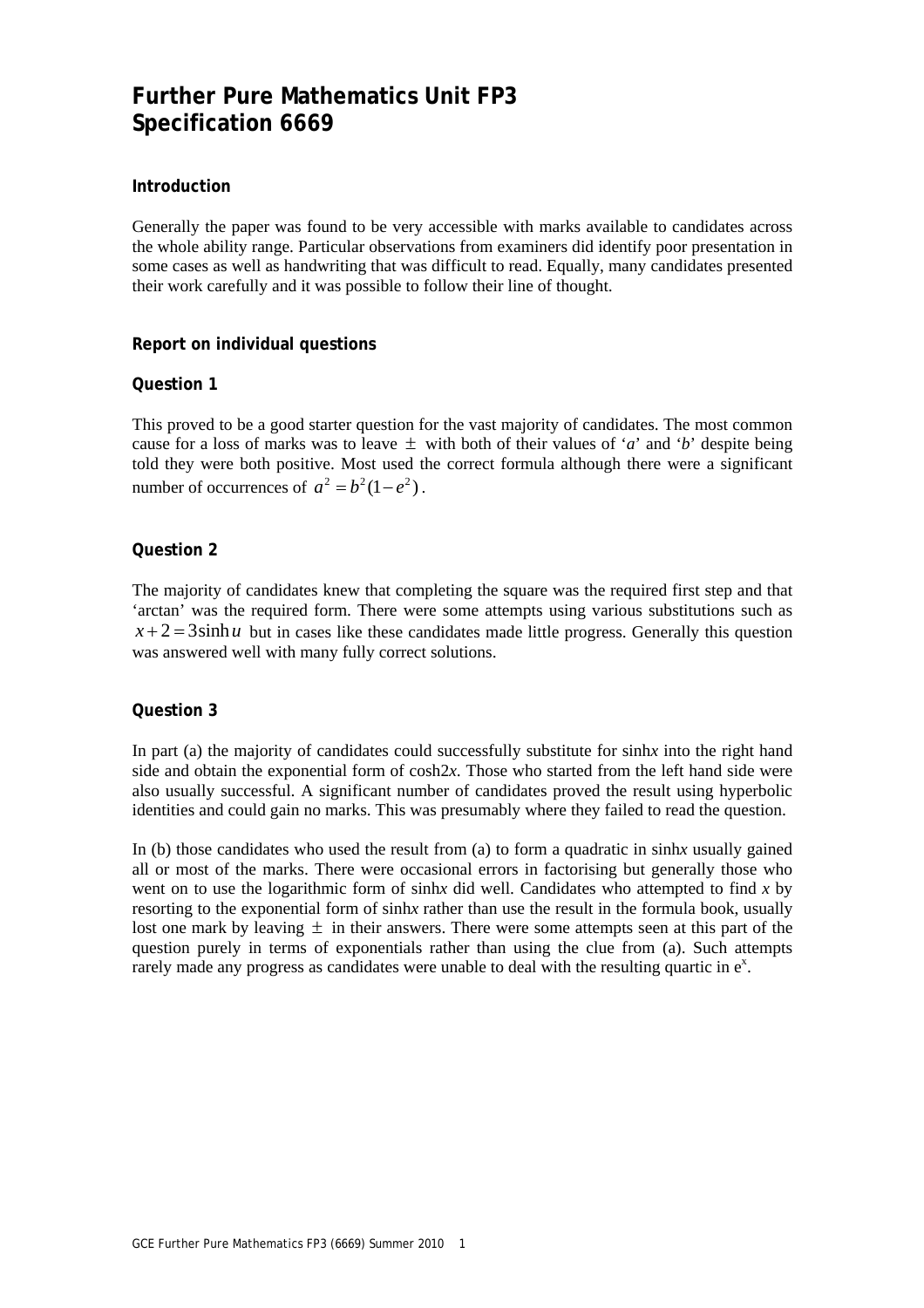#### **Question 4**

In (a) most candidates knew to integrate by parts but the most frequent error was to differentiate  $(a-x)^n$  as  $n(a-x)^{n-1}$  rather than  $-n(a-x)^{n-1}$ . There was also some unclear work as the resulting sign errors were attempted to be accounted for. It was difficult at times to tell if the candidate had achieved the printed result legitimately. Candidates are always advised to write down enough working when they are asked to prove a result and in this case, it would have helped if the candidates had shown the working involved as the limits were substituted.

Part (b) of the question was not answered well. Many candidates failed to apply the reduction formula correctly in finding I<sub>2</sub>. A common incorrect application was  $I_2 = na^{n-1} - n(n-1)I_1$ and even those applying the result correctly struggled to establish what  $I_0$  was.

#### **Question 5**

There were so many different approaches to both parts of this question. There were some correct, elegant and concise solutions and also some poorly presented and difficult to follow attempts that took 2 or 3 pages. The most common approach was to differentiate the given relationship although there were many attempts at some manipulation first, such as  $\sqrt{y} = ar \cosh 3x$  or  $\cosh(\sqrt{y}) = 3x$  and then to use implicit differentiation. These approaches were also largely successful. A small minority chose to convert arcosh3x to its logarithmic form before differentiating. The manipulation required defeated most but some persevered and commendably emerged with the required result.

In part (b) the neatest solution was to differentiate the result in (a) implicitly and candidates could often reach the result in a line or two. The main other approaches involved either the product or quotient rule and were often completed successfully too.

#### **Question 6**

Parts (a) and (b) of this question caused few problems.

In part (c) there were many correct solutions and generally, candidates could obtain the correct characteristic equation and deal with the resulting algebra, to show that there were only two eigenvalues.

Part (d) was less well answered and it appeared that giving the Cartesian form of the line caused some confusion. Most candidates knew that they had to multiply something by the matrix but were not sure what. Those who used the parametric form of the line usually proceeded to the correct answer, although there were a significant number who left the transformed line in parametric form.

#### **Question 7**

The first two parts of this question were standard demands and in (a) the majority could obtain a normal vector (with the odd slip) and proceed to the equation of the plane. In (b) the majority of candidates used the method in the marksheme although there were some acceptable attempts at showing that the given point was on the line and in the plane.

Part (c) proved to be the hardest part of the paper for most candidates. There were many ways of finding the distance required including scalar products, vector products, trigonometry and similar triangles but a correct strategy defeated many candidates. A good diagram here might have helped clarify their thoughts. Some candidates often quoted inappropriate formulae such as the perpendicular distance between two skew lines.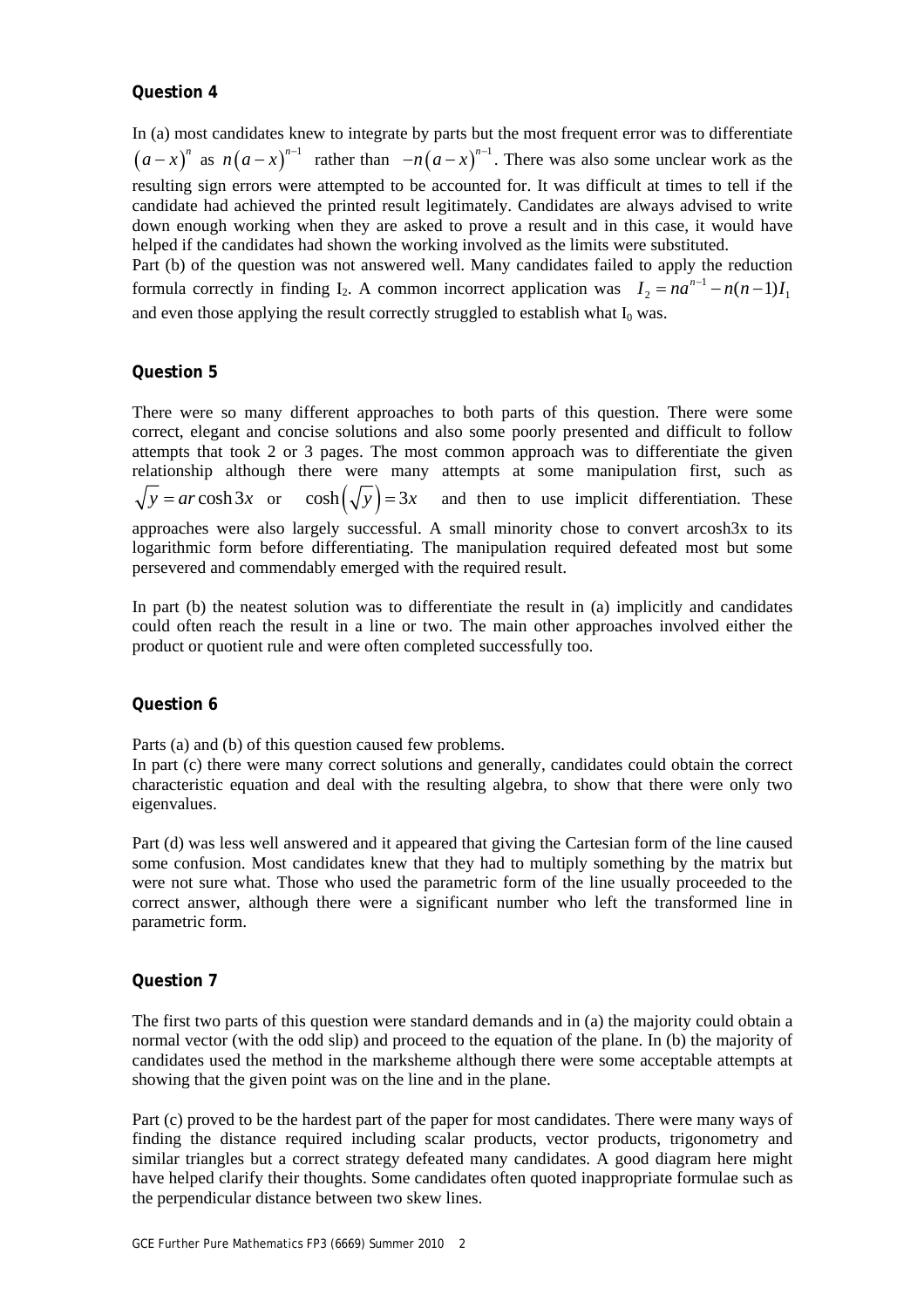#### **Question 8**

Part (a) was standard work and many could at least get to a correct form of the tangent although a significant number were unable to legitimately obtain the printed answer. Most used the chain rule to find the gradient but there were a few instances of implicit and explicit differentiation.

Completely correct answers to part (b) were relatively rare. However, many candidates could at least make a start and obtained the equation of  $l_2$  and sometimes the coordinates of the intersection of the two lines. The most successful and elegant solutions came from candidates eliminating *t* and proceeding to obtain the correct locus for Q.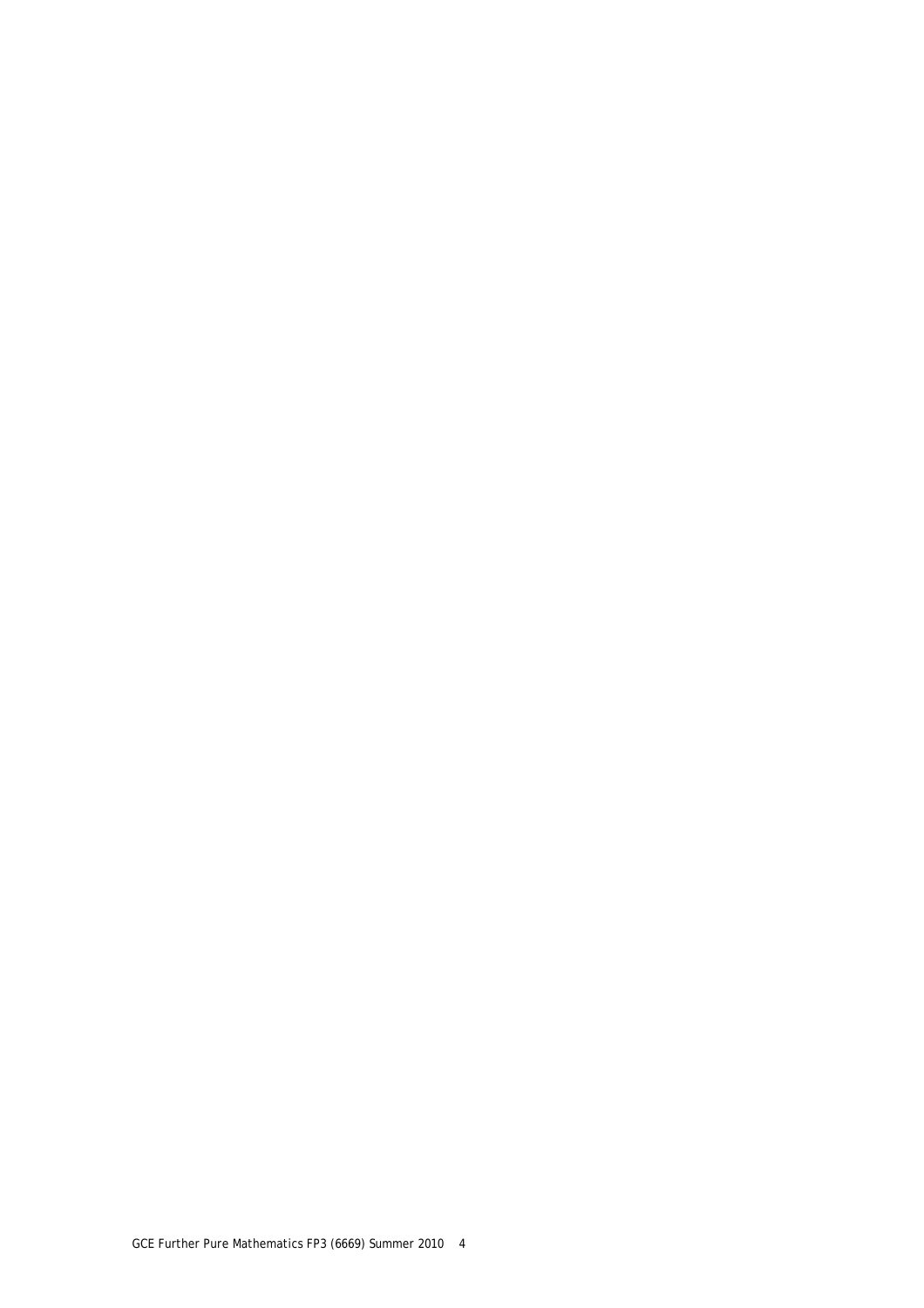## **Grade Boundary Statistics**

| Module         |                                   | Grade            | $A^*$ | A  | B  | $\mathsf{C}$ | D  | E  |
|----------------|-----------------------------------|------------------|-------|----|----|--------------|----|----|
|                |                                   | Uniform<br>marks | 90    | 80 | 70 | 60           | 50 | 40 |
| AS             | 6663 Core Mathematics C1          |                  |       | 59 | 52 | 45           | 38 | 31 |
| AS             | 6664 Core Mathematics C2          |                  |       | 62 | 54 | 46           | 38 | 30 |
| AS             | 6667 Further Pure Mathematics FP1 |                  |       | 62 | 55 | 48           | 41 | 34 |
| AS             | 6677 Mechanics M1                 |                  |       | 61 | 53 | 45           | 37 | 29 |
| AS             | 6683 Statistics S1                |                  |       | 55 | 48 | 41           | 35 | 29 |
| AS             | 6689 Decision Maths D1            |                  |       | 61 | 55 | 49           | 43 | 38 |
| A2             | 6665 Core Mathematics C3          |                  | 68    | 62 | 55 | 48           | 41 | 34 |
| A2             | 6666 Core Mathematics C4          |                  | 67    | 60 | 52 | 44           | 37 | 30 |
| A2             | 6668 Further Pure Mathematics FP2 |                  | 67    | 60 | 53 | 46           | 39 | 33 |
| A2             | 6669 Further Pure Mathematics FP3 |                  | 68    | 62 | 55 | 48           | 41 | 34 |
| A2             | 6678 Mechanics M2                 |                  | 68    | 61 | 54 | 47           | 40 | 34 |
| A2             | 6679 Mechanics M3                 |                  | 69    | 63 | 56 | 50           | 44 | 38 |
| A <sub>2</sub> | 6680 Mechanics M4                 |                  | 67    | 60 | 52 | 44           | 36 | 29 |
| A2             | 6681 Mechanics M5                 |                  | 60    | 52 | 44 | 37           | 30 | 23 |
| A2             | 6684 Statistics S2                |                  | 68    | 62 | 54 | 46           | 38 | 31 |
| A2             | 6691 Statistics S3                |                  | 68    | 62 | 53 | 44           | 36 | 28 |
| A2             | 6686 Statistics S4                |                  | 68    | 62 | 54 | 46           | 38 | 30 |
| A2             | 6690 Decision Maths D2            |                  | 68    | 61 | 52 | 44           | 36 | 28 |

The table below give the lowest raw marks for the award of the stated uniform marks (UMS).

## **Grade A\***

Grade A\* is awarded at A level, but not AS to candidates cashing in from this Summer.

- For candidates cashing in for GCE Mathematics (9371), grade A\* will be awarded to candidates who obtain an A grade overall (480 UMS or more) *and* 180 UMS or more on the total of their C3 (6665) and C4 (6666) units.
- For candidates cashing in for GCE Further Mathematics (9372), grade A\* will be awarded to candidates who obtain an A grade overall (480 UMS or more) *and* 270 UMS or more on the total of their best three A2 units.
- For candidates cashing in for GCE Pure Mathematics (9373), grade A\* will be awarded to candidates who obtain an A grade overall (480 UMS or more) *and* 270 UMS or more on the total of their A2 units.
- For candidates cashing in for GCE Further Mathematics (Additional) (9374), grade A\* will be awarded to candidates who obtain an A grade overall (480 UMS or more) *and*  270 UMS or more on the total of their best three A2 units.